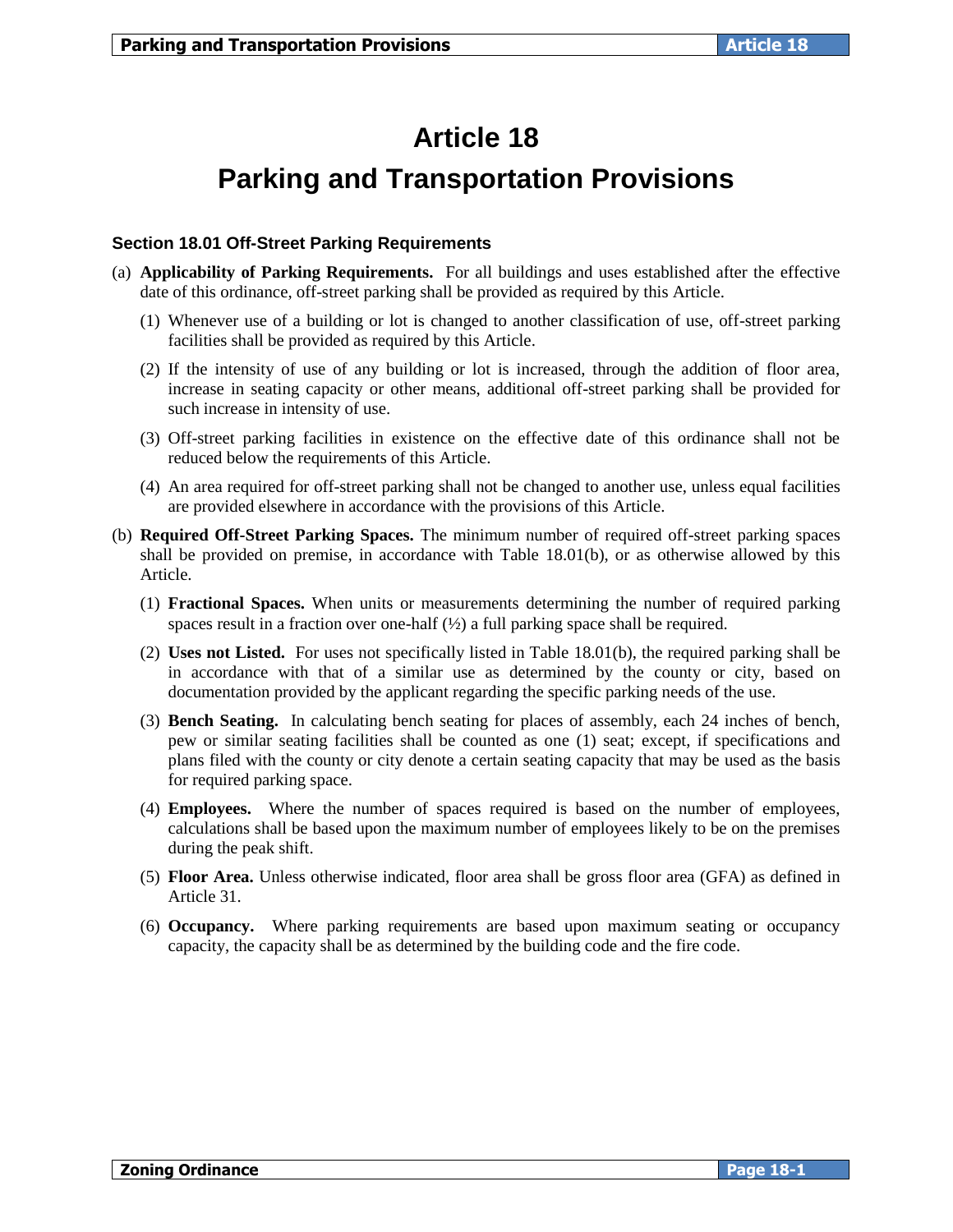| <b>Residential</b>                                                                           |                                                                                                                                                                                                                                                                                   |
|----------------------------------------------------------------------------------------------|-----------------------------------------------------------------------------------------------------------------------------------------------------------------------------------------------------------------------------------------------------------------------------------|
| Single-family detached dwellings, two-family dwellings,<br>single-family attached/townhouses | 2 spaces per dwelling                                                                                                                                                                                                                                                             |
| Multiple-family dwellings                                                                    | 2 spaces per dwelling in county<br>1.5 spaces per dwelling in cities                                                                                                                                                                                                              |
| Dwelling units for watchmen and operating personnel<br>and their families                    | 1.5 spaces per dwelling                                                                                                                                                                                                                                                           |
| Fraternity, sorority or student cooperatives                                                 | 1 space per room                                                                                                                                                                                                                                                                  |
| Mobile home parks and subdivisions                                                           | 2 spaces per dwelling                                                                                                                                                                                                                                                             |
| <b>Agriculture and animal-related uses</b>                                                   |                                                                                                                                                                                                                                                                                   |
| Agricultural uses                                                                            | 1 space per employee                                                                                                                                                                                                                                                              |
| Roadside farm produce stand                                                                  | 6 spaces                                                                                                                                                                                                                                                                          |
| Veterinary hospital                                                                          | 1 space per 300 sq. ft. gross floor area                                                                                                                                                                                                                                          |
| <b>Retail trade</b>                                                                          |                                                                                                                                                                                                                                                                                   |
| Retail uses, except as provided below                                                        | 1 space per 250 sq. ft. gross floor area                                                                                                                                                                                                                                          |
| Multi-tenant shopping centers                                                                | 1 space per 250 sq. ft. gross floor area for the first<br>60,000 sq. ft. and 1 space per 225 sq. ft. gross floor area<br>above 60,000 sq. ft.<br>Where restaurants occupy more than 20% of the total<br>floor area, their parking requirements shall be calculated<br>separately. |
| Retail with drive-through service                                                            | 3 stacking spaces at each drive-through lane in addition                                                                                                                                                                                                                          |
|                                                                                              | to parking required for retail building                                                                                                                                                                                                                                           |
| Convenience stores, grocery stores/super markets, liquor<br>stores                           | 1 space per 200 sq. ft. gross floor area                                                                                                                                                                                                                                          |
| Furniture store                                                                              | 1 space per 400 sq. ft. gross floor area                                                                                                                                                                                                                                          |
| Home improvement, building material sales, and lumber<br>yard with open storage              | 1 space per 225 sq. ft. gross floor area                                                                                                                                                                                                                                          |
| <b>Services</b>                                                                              |                                                                                                                                                                                                                                                                                   |
| Service uses, except as provided below                                                       | 1 space per 250 sq. ft. gross floor area                                                                                                                                                                                                                                          |
| Barber/beauty shops                                                                          | 2 spaces for each beauty or barber chair plus 1 space for<br>each employee                                                                                                                                                                                                        |
| Dry cleaners                                                                                 | 1 space per 500 sq. ft. gross floor area                                                                                                                                                                                                                                          |
| Interior decorating shops                                                                    | 1 space per 400 sq. ft. gross floor area                                                                                                                                                                                                                                          |
| Laundries                                                                                    | 1 space for each 2 washing machines                                                                                                                                                                                                                                               |
| Video rental store                                                                           | 1 space per 300 sq. ft. gross floor area                                                                                                                                                                                                                                          |
| Motor vehicle dealers and service                                                            |                                                                                                                                                                                                                                                                                   |
| Automobile rental                                                                            | 1 space per employee plus 1 customer space for each 5<br>rental car spaces                                                                                                                                                                                                        |
| Automobile sales (new/used)                                                                  | 1 space per 400 sq. ft. gross floor area of sales room and<br>1 space for each auto service stall in the service area                                                                                                                                                             |
| Automobile washes                                                                            | 1 space per employee. Stacking spaces equal in number<br>to 3 times the maximum capacity of the auto wash<br>entering the wash plus 2 drying spaces.                                                                                                                              |
| Gasoline service stations                                                                    | 1 space for each employee plus 1 space for each 100<br>square feet of floor area used for cashier and retail sales<br>in addition to space provided at each fuel pump<br>dispenser                                                                                                |
| Minor automobile service and repair                                                          | 2 spaces per service stall plus 1 space per employee                                                                                                                                                                                                                              |
| Motorcycle, snowmobile and ATV sales/service                                                 | 1 space per 400 sq. ft. gross floor area of sales room and<br>1 space for each service stall in the service area                                                                                                                                                                  |
| Parts stores                                                                                 | 1 space per 250 sq. ft. gross floor area                                                                                                                                                                                                                                          |

#### **Table 18.01(b) Required Off-Street Parking Spaces**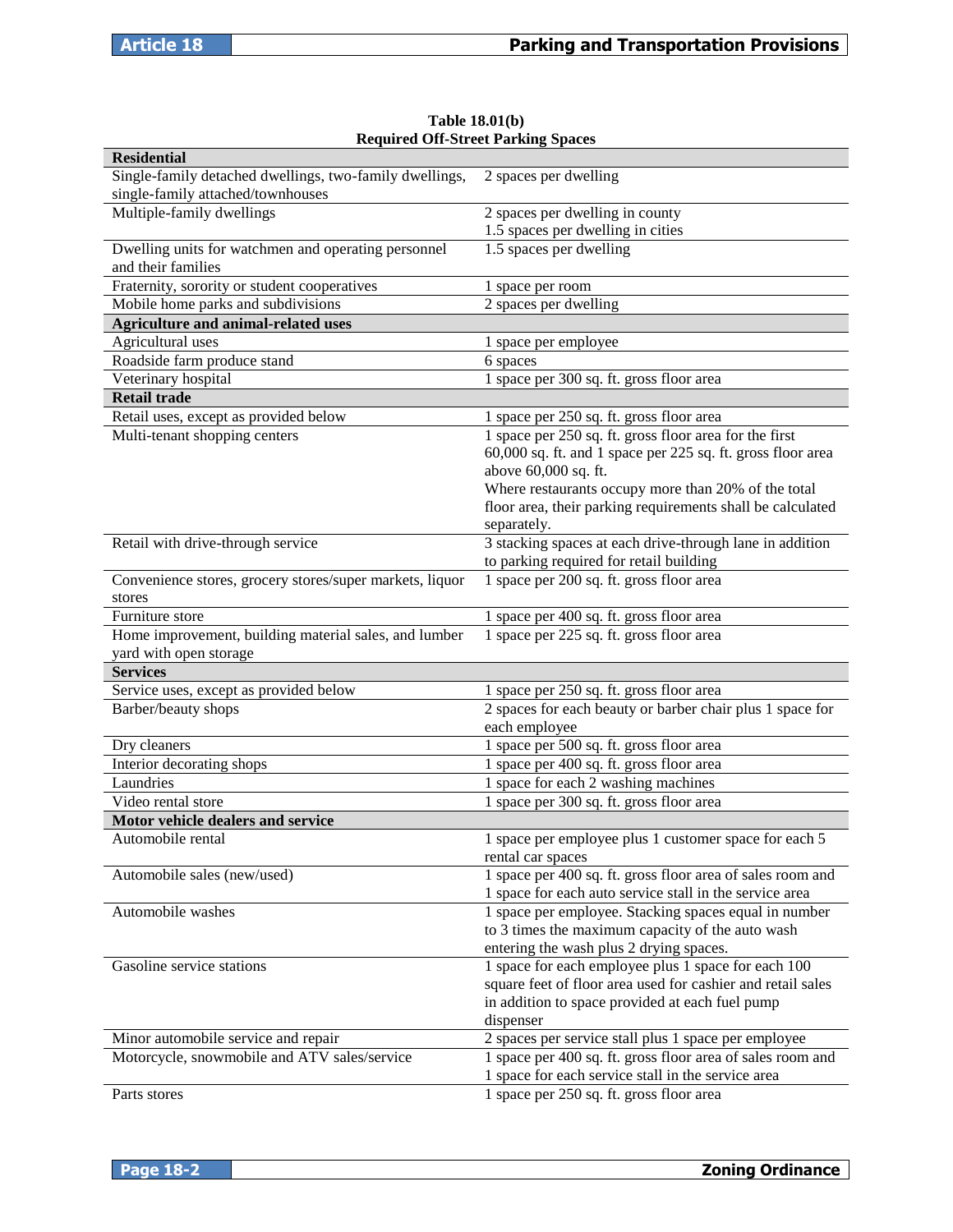| Truck rental                                                                                                                                                                                                                                                                                                    | 1 space per employee plus one space for each rental<br>truck                                                                                                                       |
|-----------------------------------------------------------------------------------------------------------------------------------------------------------------------------------------------------------------------------------------------------------------------------------------------------------------|------------------------------------------------------------------------------------------------------------------------------------------------------------------------------------|
| Truck sales (new/used)                                                                                                                                                                                                                                                                                          | 1 space per 400 sq. ft. gross floor area of sales room and<br>1 space for each service stall in the service area                                                                   |
| Truck stops                                                                                                                                                                                                                                                                                                     | 1 space for each employee plus 1 space for each 100<br>square feet of floor area used for cashier and retail sales<br>in addition to space provided at each fuel pump<br>dispenser |
| Vehicle salvage yards                                                                                                                                                                                                                                                                                           | 1 space per employee                                                                                                                                                               |
| Vehicle auctions                                                                                                                                                                                                                                                                                                | 1 space per 400 sq. ft. gross floor area                                                                                                                                           |
| <b>Accommodation and food services</b>                                                                                                                                                                                                                                                                          |                                                                                                                                                                                    |
| <b>Banquet halls</b>                                                                                                                                                                                                                                                                                            | 1 space per 250 sq. ft. gross floor area                                                                                                                                           |
| Bed/breakfasts                                                                                                                                                                                                                                                                                                  | 1 space per guest room plus 2 spaces for the primary<br>dwelling unit                                                                                                              |
| Candy, and ice cream shops and delicatessens                                                                                                                                                                                                                                                                    | 1 space per 200 sq. ft. gross floor area                                                                                                                                           |
| Catering services                                                                                                                                                                                                                                                                                               | 1 space per 250 sq. ft. gross floor area                                                                                                                                           |
| <b>Exhibition halls</b>                                                                                                                                                                                                                                                                                         | 1 space per 250 sq. ft. gross floor area                                                                                                                                           |
| Hotel-miniums                                                                                                                                                                                                                                                                                                   | 1 space per 1 guest room                                                                                                                                                           |
| Hotels/motels                                                                                                                                                                                                                                                                                                   | 1 space per 2 guest rooms plus parking equal to 30% of<br>the capacity of affiliated uses such as dining or meeting<br>rooms                                                       |
| Restaurants, carryout                                                                                                                                                                                                                                                                                           | 6 spaces per service or counter station, plus 1 space for<br>each employee                                                                                                         |
| Restaurants, not including drive-in                                                                                                                                                                                                                                                                             | 1 space per 70 sq. ft. gross floor area                                                                                                                                            |
| Restaurant, drive-in                                                                                                                                                                                                                                                                                            | 1 space for each employee in addition to customer<br>stations                                                                                                                      |
| Restaurant, drive-thru                                                                                                                                                                                                                                                                                          | 1 space for each employee plus 1 space for each 75<br>square feet of dining area and 8 stacking spaces for each<br>drive-through window                                            |
| Restaurant and taverns with outdoor seating                                                                                                                                                                                                                                                                     | 1 space per table outdoors in addition to interior parking<br>requirements                                                                                                         |
| Taverns and bars                                                                                                                                                                                                                                                                                                | 1 space per 70 sq. ft. gross floor area                                                                                                                                            |
| Finance, insurance, real estate, professional, scientific, and technical                                                                                                                                                                                                                                        |                                                                                                                                                                                    |
| Banks & financial institutions                                                                                                                                                                                                                                                                                  | 1 space per 200 sq. ft. gross floor area. Drive-up<br>windows shall be provided 4 stacking spaces for the first<br>window, plus 3 spaces for each additional window.               |
| Offices, general and professional with accessory<br>research and testing, blueprinting and photostating<br>establishments, newspaper offices including printing,<br>printing and publishing establishments, radio, television<br>and recording studios, research & development<br>laboratories, travel agencies | 1 space per 300 sq. ft. gross floor area                                                                                                                                           |
| Health care and social assistance                                                                                                                                                                                                                                                                               |                                                                                                                                                                                    |
| Day care centers, commercial/preschools                                                                                                                                                                                                                                                                         | 1 space per employee plus 2 drop off spaces                                                                                                                                        |
| Day care homes, residential                                                                                                                                                                                                                                                                                     | 2 spaces                                                                                                                                                                           |
| Foster care homes                                                                                                                                                                                                                                                                                               | 2 spaces                                                                                                                                                                           |
| Funeral homes/mortuaries                                                                                                                                                                                                                                                                                        | 1 space per 50 sq. ft. gross floor area                                                                                                                                            |
| Group homes                                                                                                                                                                                                                                                                                                     | 2 spaces                                                                                                                                                                           |
| Hospitals                                                                                                                                                                                                                                                                                                       | 2 spaces per patient bed                                                                                                                                                           |
| Medical and dental clinics                                                                                                                                                                                                                                                                                      | 1 space per 200 sq. ft. gross floor area                                                                                                                                           |
| Medical laboratories                                                                                                                                                                                                                                                                                            | 1 space per 250 sq. ft. gross floor area                                                                                                                                           |
| Nursing homes and senior assisted living                                                                                                                                                                                                                                                                        | 1 for each employee plus 1 for each 6 persons in<br>residence                                                                                                                      |
| Optical, orthopedic and medical appliance sales                                                                                                                                                                                                                                                                 | 1 space per 250 sq. ft. gross floor area                                                                                                                                           |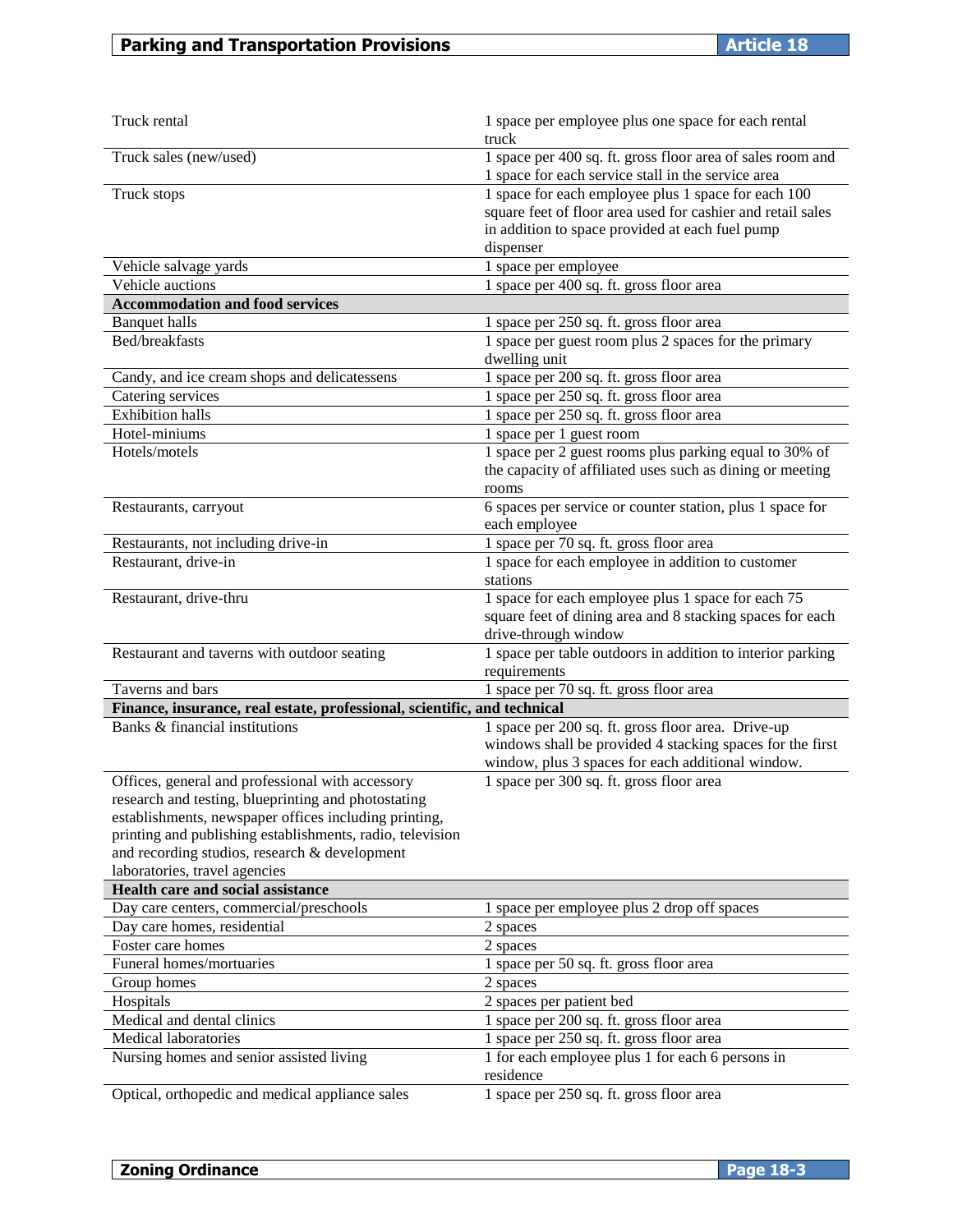| Philanthropic and eleemosynary institutions                                       | 1 space per 250 sq. ft. gross floor area                                                                                          |
|-----------------------------------------------------------------------------------|-----------------------------------------------------------------------------------------------------------------------------------|
| <b>Entertainment and recreation</b>                                               |                                                                                                                                   |
| Adult entertainment business                                                      | 1 space per 70 sq. ft. gross floor area for adult                                                                                 |
|                                                                                   | entertainment                                                                                                                     |
|                                                                                   | 1 space per 250 sq. ft. gross floor area for adult retail                                                                         |
| Amusement/arcade establishments                                                   | 1 space for each amusement device                                                                                                 |
| Amusement parks                                                                   | 20 spaces per ride                                                                                                                |
| Boat clubs, boat harbors and marinas                                              | 1 space per boat well                                                                                                             |
| Boat sales, including service                                                     | 1 space per 800 sq. ft. sales floor area                                                                                          |
| Boat storage                                                                      | 1 space per 10 boats stores                                                                                                       |
| Bowling alleys                                                                    | 5 spaces per lane plus spaces required for accessory uses<br>such as a bar or restaurant                                          |
| Commercial outdoor recreation facilities such as batting                          | 2 spaces per batting cage, archery range or similar                                                                               |
| cages, driving ranges and put-put golf                                            | activity                                                                                                                          |
| Campgrounds                                                                       | 1 space per camp site                                                                                                             |
| Casinos                                                                           | 1 space per 50 sq. ft. gaming floor area plus spaces                                                                              |
|                                                                                   | required for restaurants, bars and hotel                                                                                          |
| Dance schools                                                                     | 1 space per 200 sq. ft. gross floor area                                                                                          |
| Golf course and country clubs                                                     | 6 spaces per golf hole and 1 space for each one                                                                                   |
|                                                                                   | employee, plus spaces required for each accessory use                                                                             |
|                                                                                   | such as a restaurant or bar                                                                                                       |
| Health and athletic clubs                                                         | 1 space per 200 sq. ft. gross floor area                                                                                          |
| Ice skating rinks                                                                 | 25 spaces per rink                                                                                                                |
| Racetracks and go-cart tracks                                                     | 2 spaces per go-cart or race vehicle                                                                                              |
| Shooting ranges, indoors                                                          | 2 spaces per shooting range station                                                                                               |
| Stadiums/arenas                                                                   | 1 space per 4 seats or 8 feet of benches                                                                                          |
| <b>Theaters</b>                                                                   | 1 space per 2 seats                                                                                                               |
| Civic, religious, social assistance organizations                                 |                                                                                                                                   |
| Cemeteries                                                                        | 10 spaces for each interment based on the maximum<br>number per hour                                                              |
| Churches, chapels, temples, synagogues and similar                                | 1 space for each 3 seats or 6 feet of pews in the main                                                                            |
| places of worship                                                                 | unit of worship                                                                                                                   |
| Clubs, lodges, union halls, community centers,<br>conference and convention halls | 1 space per 200 sq. ft. gross floor area                                                                                          |
| Convents, monasteries and seminaries                                              | 1 space per 3 beds                                                                                                                |
| <b>Educational services</b>                                                       |                                                                                                                                   |
| Colleges, universities                                                            | 1 space per classroom plus 1 space per 3 students based<br>on the maximum number of students attending classes at<br>any one time |
| Driving schools                                                                   | 1 space per classroom plus 1 space per 3 students based<br>on the maximum number of students attending classes at<br>any one time |
| Libraries                                                                         | 1 space per 300 sq. ft. gross floor area                                                                                          |
| Schools, commercial and trade                                                     | 1 space per classroom plus 1 space per 2 students based                                                                           |
|                                                                                   | on the maximum number of students attending classes at<br>any one time                                                            |
| Schools, elementary, middle                                                       | 1 space for each one teacher, employee or administrator                                                                           |
| Schools, high                                                                     | 1 space for each one teacher, employee, or administrator                                                                          |
|                                                                                   | and 1 for each 10 students, in addition to the                                                                                    |
|                                                                                   | requirements of the auditorium or stadium, whichever                                                                              |
|                                                                                   | seats more                                                                                                                        |
| Training centers, engineering or sales                                            | 1 space per classroom plus 1 space per 2 students based<br>on the maximum number of students attending classes at<br>any one time |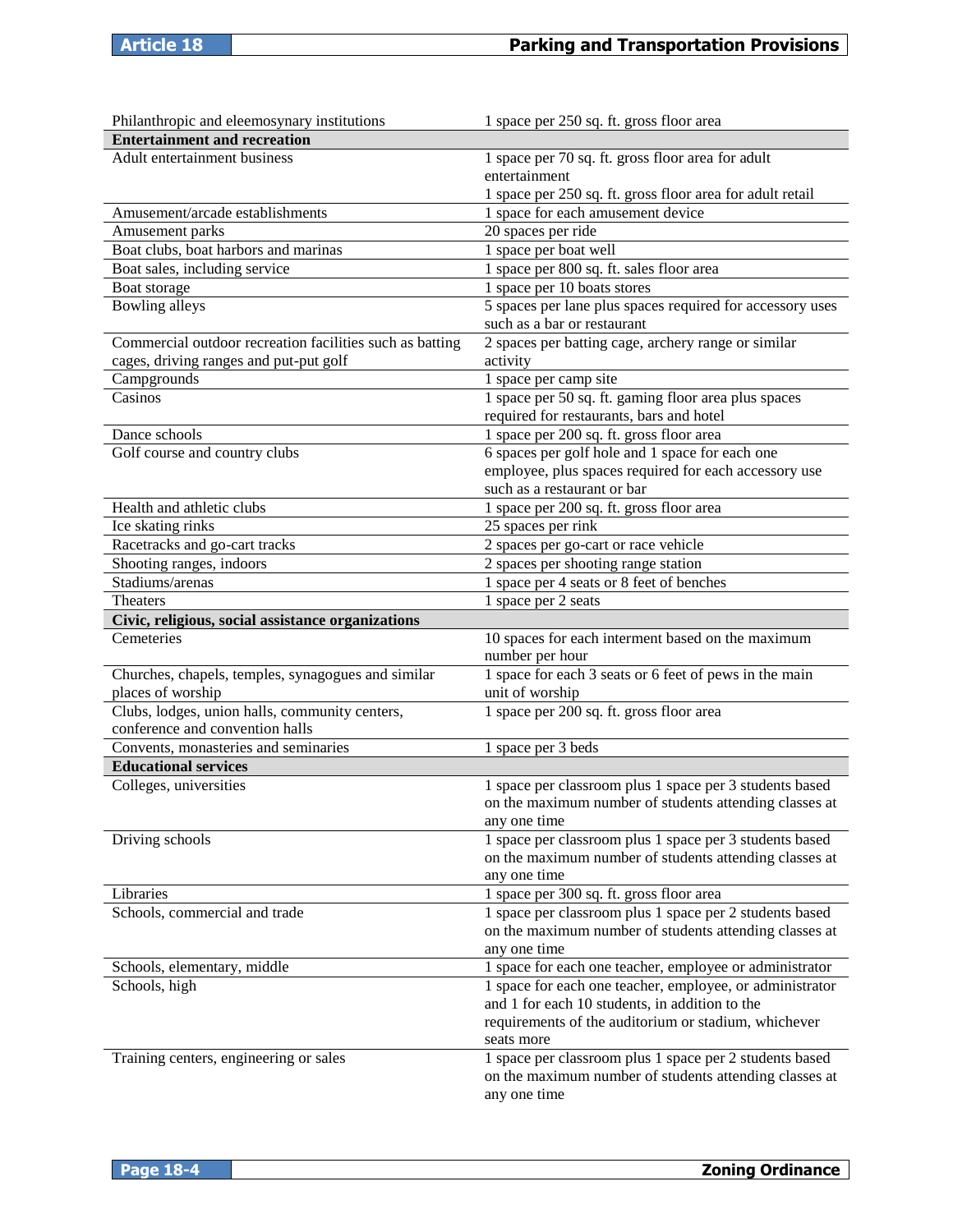| <b>Public administration</b>                              |                                                         |
|-----------------------------------------------------------|---------------------------------------------------------|
| Government buildings excluding correctional facilities    | 1 space per 250 sq. ft. gross floor area                |
| Correctional facilities                                   | 1 space per employee                                    |
| Museums, civic buildings and landmarks preserved for      | 1 space per 300 sq. ft. gross floor area                |
| public inspection                                         |                                                         |
| <b>Transportation and warehousing</b>                     |                                                         |
| Airports and heliports                                    | As determined by airport                                |
| Bottled gas storage and distribution                      | 1 space per employee                                    |
| Bus and passenger rail terminals                          | 10 spaces per bus or train departure per day            |
| Warehouses, cartage, express, and parcel delivery         | 1 space per 1500 sq. ft. gross floor area               |
| establishments, freight terminals, moving companies       |                                                         |
| Self-storage facilities                                   | 1 space for each 20 storage units plus 2 spaces for     |
|                                                           | manager's residence                                     |
| Taxicab dispatching                                       | 1 space per employee, plus paces for taxicabs           |
| Wholesale business                                        | 1 space per 500 sq. ft. gross floor area                |
| <b>Manufacturing</b>                                      |                                                         |
| Manufacturing uses                                        | 1 space per 500 sq. ft. gross floor area                |
| <b>Utilities</b>                                          |                                                         |
| Public utility buildings, sewage treatment plants,        | 1 space per employee                                    |
| telephone exchange buildings, transmission lines for gas, |                                                         |
| oil and electricity                                       |                                                         |
| Utility substations                                       | 1 space                                                 |
| <b>Construction</b>                                       |                                                         |
| Construction and contractors establishments               | 1 space per 250 sq. ft. gross floor area or 1 space per |
|                                                           | employee                                                |
| <b>Waste processing and disposal</b>                      |                                                         |
| Waste processing and disposal, recycling facility,        | 1 space per employee                                    |
| salvage yards and landfills                               |                                                         |
| <b>Mining</b>                                             |                                                         |

Mineral extraction  $\&$  general mining operations 1 space per employee

(7) **Maximum Allowed Parking.** While it is the intent of this ordinance to ensure that adequate offstreet parking is available in conjunction with all uses, it is also recognized that excessive paved areas reduce aesthetics, create excess heat and glare and contribute to high rates of storm water runoff. Therefore, the maximum parking permitted for any nonresidential use shall not exceed the minimum parking space requirements by more than 20%, unless additional parking is granted by approval of the board of zoning appeals. In granting such additional space, the board of zoning appeals shall determine that added parking will be required, based on documented evidence, to accommodate the use on a typical day. The board of zoning appeals may require that additional spaces be constructed with alternative paving materials, such as permeable/grass pavers or pervious concrete.

# (c) **CBD1 Downtown District Parking.**

- (1) Within the CBD1 Downtown District, re-use of existing buildings that were in existence prior to the effective date of this ordinance shall be exempt from the parking requirements of this section and such buildings may be renovated or reoccupied without the need to provide additional parking. Any expansion to an existing building shall be required to provide additional parking for the expanded floor area, subject to paragraph (2) below.
- (2) Any new non-residential building less than 5,000 square feet in gross floor area in the CBD1 Downtown District shall not be required to provide off-street parking. A new non-residential building larger than 5,000 square feet shall be required to provide parking calculated for the gross floor area in excess of the first 5,000 square feet. If the city has established a special assessment district or similar funding mechanism to provide public parking in the downtown, the parking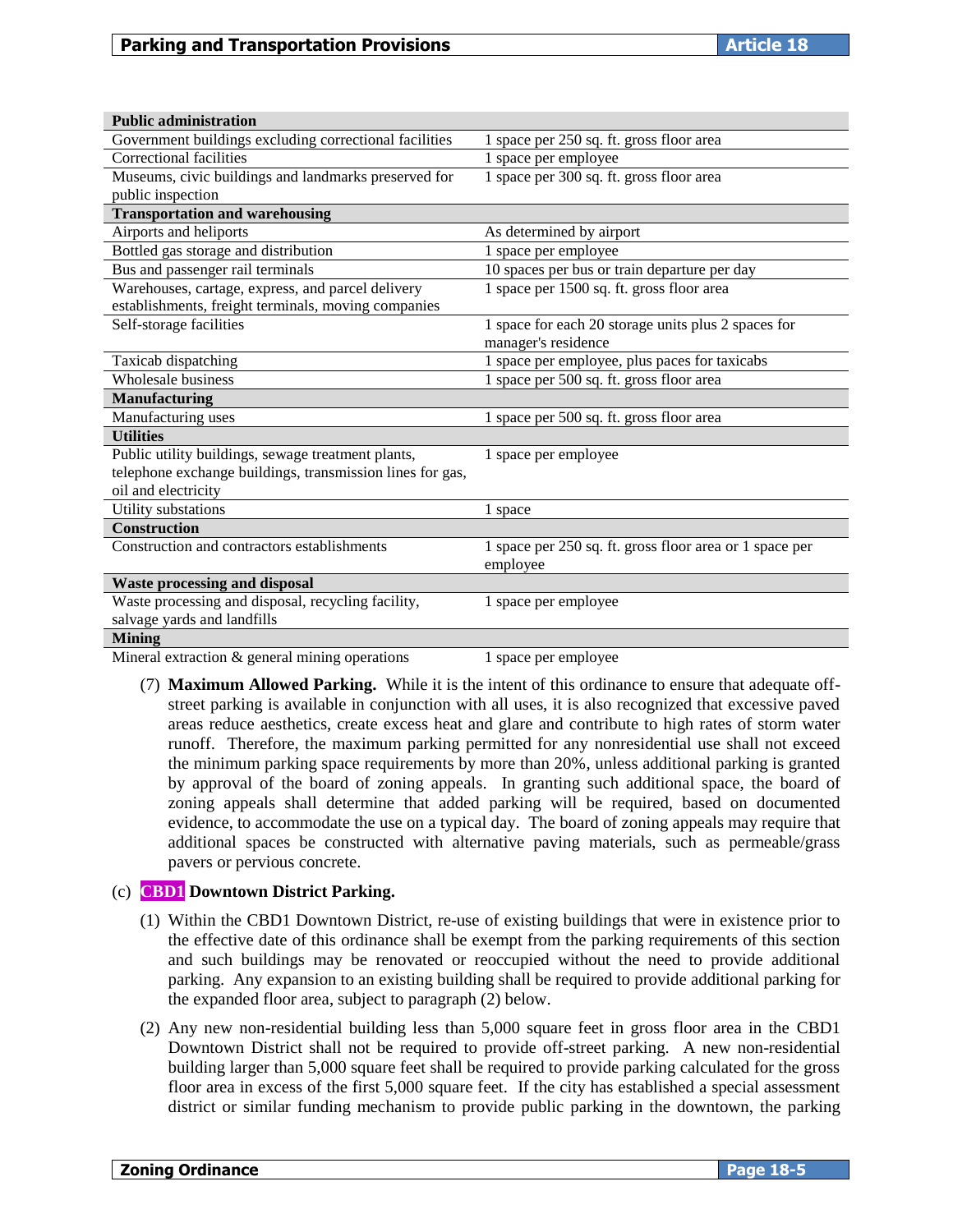requirements of this article may be satisfied through a payment in lieu of on-site parking to the special assessment district or fund.

- (3) Any new residential building in the CBD1 Downtown District shall be required to provide offstreet parking in accordance with this section.
- (d) **Collective or Shared Parking.** Two (2) or more buildings or uses may use a common parking facility. The total number of parking spaces provided shall be equal to the required number of spaces for all of the uses computed separately. Cumulative parking requirements for mixed-use developments or shared facilities may be reduced by the enforcement official where it can be determined that one or more of the factors listed in subsection (e) below apply. Where uses are on separately-owned lots, a legal agreement for shared parking shall be recorded and a copy provided to the county or city before a certificate of occupancy is issued.
- (e) **Reduction of Parking Requirements.** The board of zoning appeals may reduce the parking requirements based upon a finding that there will be a lower demand for parking due to one (1) or more of the following:
	- (1) A high proportion of multi-purpose visits are expected or uses have significantly different peak parking demands during the day or days of the week (such as offices and restaurants or churches and retailers). Pedestrian connections shall be maintained between the uses. For separate lots, they shall have pedestrian and vehicular connections between the lots. Shared parking agreements shall be filed with the county or city after approval and before a certificate of occupancy is issued.
	- (2) Convenient municipal off-street parking or on-street spaces located along the site's frontage are available.
	- (3) Expectation of walk-in business due to sidewalk connections to adjacent residential neighborhoods or employment centers.
	- (4) Availability of other forms of travel, such as transit or non-motorized transportation, that can reasonably be expected to reduce parking demand. The enforcement official may require pedestrian connections be provided to nearby transit stops or similar facilities.
	- (5) Where the applicant has provided a parking study that demonstrates that another standard would be more appropriate based on actual number of employees, expected level of customer traffic or actual counts at a similar establishment.

#### (f) **Banked Parking**

- (1) Where a reduction in the number of parking spaces is not warranted, based on the criteria in subsection (e), but an applicant demonstrates that the required parking requirements for a proposed use is not immediately necessary, the enforcement official may defer some of the parking. The site plan shall designate portions of the site for future construction of the required parking spaces, indicating the location, layout, and number of deferred spaces. The designated area for future parking shall be maintained in a landscaped appearance and shall not be located within required greenbelts or parking lot setback areas or be used for any other purpose.
- (2) The banked parking shall meet ordinance requirements, if constructed. Construction of the deferred parking to add parking spaces may be initiated by the owner or required by the county or city, based on parking needs or observation, and shall require administrative approval of an amended site plan. The county or city may request a performance guarantee to cover the cost of developing the deferred parking lot.

### (g) **Use Limitations**

(1) Off-street parking areas are intended only for temporary vehicle parking for public safety by keeping parked cars off the streets. Except when land is authorized to be used as storage space in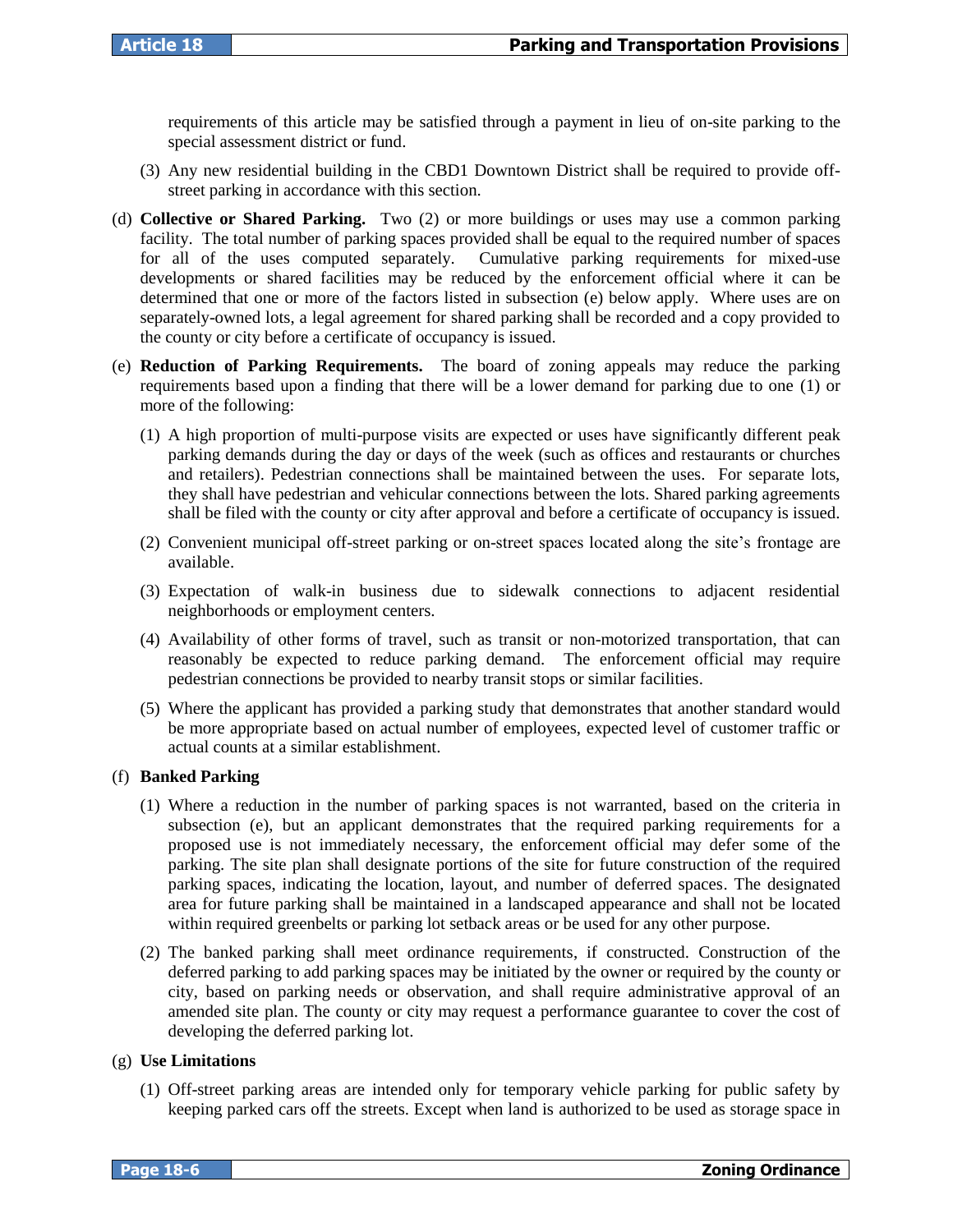connection with the business of a repair or service garage, parking areas or open land shall not be used for storage or parking of wrecked or junked vehicles.

- (2) It shall be unlawful to use a parking lot or open area for the storage of merchandise, materials, trucks, trailers, construction trailers, recreational vehicles and equipment, except for uses approved for this purpose. This provision shall not apply to areas designated for fleet and company vehicles, provided they are located in the side and rear yards.
- (3) The parking of any vehicle for the purpose of displaying the vehicle for sale shall only be allowed at an approved vehicle sales dealership.
- (4) The parking or storage of inoperable or unlicensed vehicles shall be prohibited, except under the following circumstances:
	- a. Within an enclosed building; or
	- b. In a screened yard of an approved motor vehicle use that is properly zoned, and approved for the storage of vehicles under this ordinance.

#### (h) **Location of Parked Vehicles.**

- (1) Vehicles may only be parked in a driveway, garage or parking lot meeting the requirements of 18.02. Vehicles may not be parked in any lawn or yard area, except on a parking lot or driveway. Vehicles shall not be parked in landscape greenbelts or other landscaped areas required by this ordinance.
- (2) On-street parking and parking in the public right-of-way shall be subject to the applicable parking and traffic control regulations of the city or county.
- (3) Vehicles shall not be parked in locations that obstruct sidewalks or nonmotorized pathways.

#### (i) **Barrier Free Parking**

(1) Within each parking lot, signed and marked barrier free spaces shall be provided at a convenient location, in accordance with Table 18.01(i) or in accordance with the building code, whichever is more restrictive.

| <b>1</b> adie 18.01(1)                                  |                                                |
|---------------------------------------------------------|------------------------------------------------|
|                                                         | <b>Barrier Free Parking Space Requirements</b> |
| <b>Number of Spaces in</b><br><b>Required Number of</b> |                                                |
| <b>Parking Lot</b>                                      | <b>Barrier Free Spaces</b>                     |
| 1 to 25                                                 |                                                |
| $26$ to 50                                              | 2                                              |
| 51 to 75                                                | 3                                              |
| 76 to 100                                               | 4                                              |
| 101 to 150                                              | 5                                              |
| 151 to 200                                              | 6                                              |
| 201 to 300                                              | 7                                              |
| 301 to 400                                              | 8                                              |
| 401 to 500                                              | 9                                              |
| 501 to 1,000                                            | 2% of total                                    |
| 1,001 & Over                                            | 20 plus 1 for each 100                         |
|                                                         | over 1,000                                     |

**Table 18.01(i)**

- (2) Barrier free parking spaces shall meet the standards for parking facilities for persons with physical disabilities IC 5-16-9.
- (3) Barrier free spaces shall be located as close as possible to building entrances and walkways.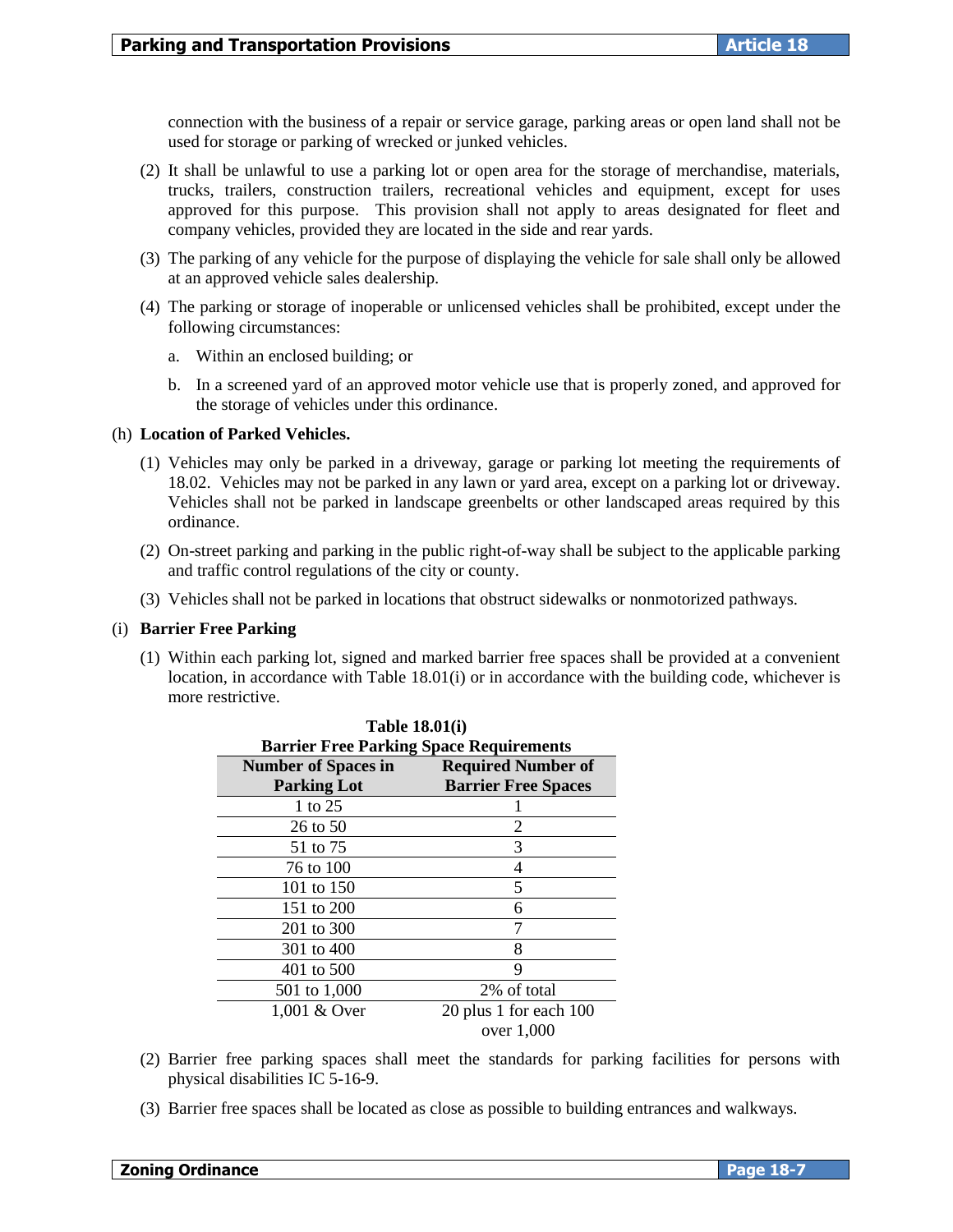(4) Where a curb exists between a parking lot surface and a sidewalk entrance, an inclined approach or curb ramp with a running slope not exceeding 1:12, a cross slope not exceeding 1:48, width of four (4) feet minimum, with detectable warning devices, shall be provided to accommodate handicapped accessibility in accordance with current State of Indiana Code or ADA requirements.

# **Section 18.02 Off-Street Parking Facility Design**

Whenever the off-street parking requirements in this Article require the building of an off-street parking facility, the off-street parking lots shall be laid out, constructed and maintained in accordance with the following regulations.

- (a) **Setbacks.** Off street parking lots shall be setback from lot lines where necessary to meet the greenbelt and buffer zone requirements of section 17.02.
- (b) **Location.** Off-street parking facilities shall be located on the lot or within 300)feet of the building(s) they are intended to serve, as measured along lines of public access from the nearest point of the parking facility to the building(s) served. In the CBD1 Downtown District, parking facilities shall be located within 600 feet of the building to be served.

(c) **Access**

- (1) Adequate ingress and egress, meeting the requirements of Section 18.04 Driveway Access Management, shall be provided to the parking lot for all vehicles by means of clearly limited and defined drives.
- (2) All spaces shall be provided adequate access by means of maneuvering lanes with exception of single and two-family residential dwellings.
- (3) Parking lots shall be designed to prevent vehicles from backing into the street or requiring use of the street for maneuvering between parking rows.
- (4) Where a parking lot is located in any district that does not permit single family dwellings, ingress or egress shall not be permitted to cross land zoned for single family residential use. However, in instances where access is provided by means of an alley that forms the boundary between a residential and non-residential district such access shall be permitted.
- (5) Emergency vehicle access shall be provided to all parking lots and storage areas.
- (d) **Parking Dimensional Requirements.** All parking lots shall be striped and maintained showing individual parking bays, in accordance with Table 18.02.

|                              |         | ຼ                    |                |                               |
|------------------------------|---------|----------------------|----------------|-------------------------------|
| <b>Parking Pattern</b>       |         | <b>Parking Space</b> |                | <b>Maneuvering Lane Width</b> |
|                              | Width   | Length               | <b>One Way</b> | <b>Two Way</b>                |
| 0 (Parallel)                 | 8 ft.   | 24 ft.               | 12 ft.         | 24 ft.                        |
| $30^{\circ}$ to $53^{\circ}$ | 8.5 ft. | 18 ft.               | 12 ft.         | 24 ft.                        |
| $54^{\circ}$ to $74^{\circ}$ | 9 ft.   | 18 ft.               | 15 ft.         | 24 ft.                        |
| $75^\circ$ to $90^\circ$     | 9 ft.   | !8 ft                | 22 ft.         | 24 ft.                        |

**Table 18.02 Minimum Off-Street Parking Dimensional Requirements**

(2) Space length may be reduced by up to two (2) feet if an unobstructed overhang of not less than two (2) feet is provided, such as a landscaped area or sidewalk. A sidewalk shall have a minimum width of seven (7) feet where abutting a parking space.

<sup>(1)</sup> Angled parking between these ranges shall be to the nearest degree.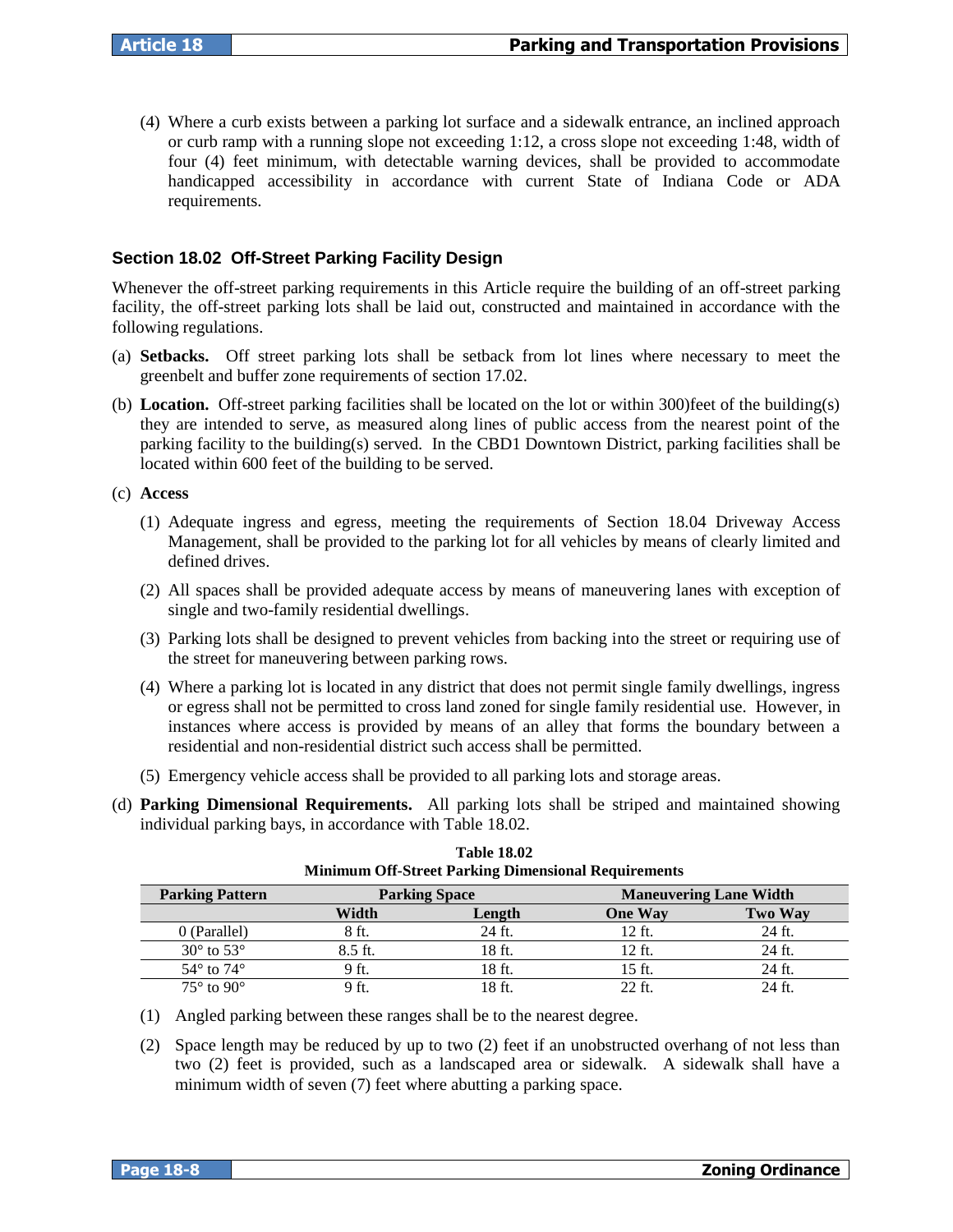- (3) Stacking spaces for drive through uses shall be at least 20 feet long and 10 feet wide. Required stacking spaces shall not block required off-street parking spaces.
- (4) Space-efficient parking lot designs are encouraged for a given parking area. Use of angled parking patterns with one-way drive aisles is encouraged when practical, to reducing the required area of impervious surface.
- (5) In commercial parking lots and parking lots for employee parking, up to 20% of parking spaces may be designed for compact cars with a minimum width of eight (8) feet and a minimum length of 14 feet. Signage shall be provided limiting the spaces to compact vehicles.
- (e) **Construction and Maintenance.** The construction of any parking lot shall require approval of a site plan, in accordance with section 23.03.
	- (1) All parking lots and vehicle and equipment storage areas shall be paved with asphalt or concrete meeting the county or city engineering standards, as applicable. Alternative paving materials, such as permeable/grass pavers may be approved by the enforcement official, and may be preferred for areas receiving lower traffic volume, such as overflow parking. For storage areas, the enforcement official may approve a substitute for hard-surfaced pavement upon a determination that there are no adverse effects on adjoining properties.
	- (2) Parking aisles may be graded towards sunken, vegetated buffer strips that are a minimum of eight (8) feet wide and planted with trees, and native herbaceous vegetation. An underdrain and soil amendment may be provided in the buffers if on-site soils are poorly-drained. Surface water from parking areas shall be detained on site in accordance with the applicable county or city engineering standards.
	- (3) Off-street parking areas shall be landscaped in accordance with the requirements of section 17.02.
	- (4) Off-street parking areas shall be screened from adjacent residential uses and residential zoning districts in accordance with the requirements of section 17.03.
	- (5) Off-street parking areas shall be illuminated in accordance with the requirements of section 17.04.
	- (6) Fire lanes shall be designated on the site and posted with signage prior to occupancy. Vehicle circulation shall meet turning radius requirements set by the fire department.
	- (7) All parking lots shall be maintained free of trash and debris. Surface, curbing, light fixtures and signage shall be maintained in good condition.

# **Section 18.03 Off-Street Loading Requirements**

- (a) **Uses Requiring Loading Area.** On the same premises with every building erected and occupied for manufacturing, storage, warehouse, retail sales, consumer services or other uses similarly involving the receipt or distribution of vehicles, materials or merchandise, there shall be provided and maintained on the lot adequate space for standing, loading and unloading services. The enforcement official may permit central loading areas to be shared by multiple uses, such as in a retail shopping center or office park.
- (b) **Not Included with Parking.** Required loading areas shall not be included in calculations for offstreet parking space requirements.
- (c) **Location.** Loading/unloading areas and docks shall not be provided in the front yard. Where possible, loading areas shall be integrated into the design of the building to minimize visibility.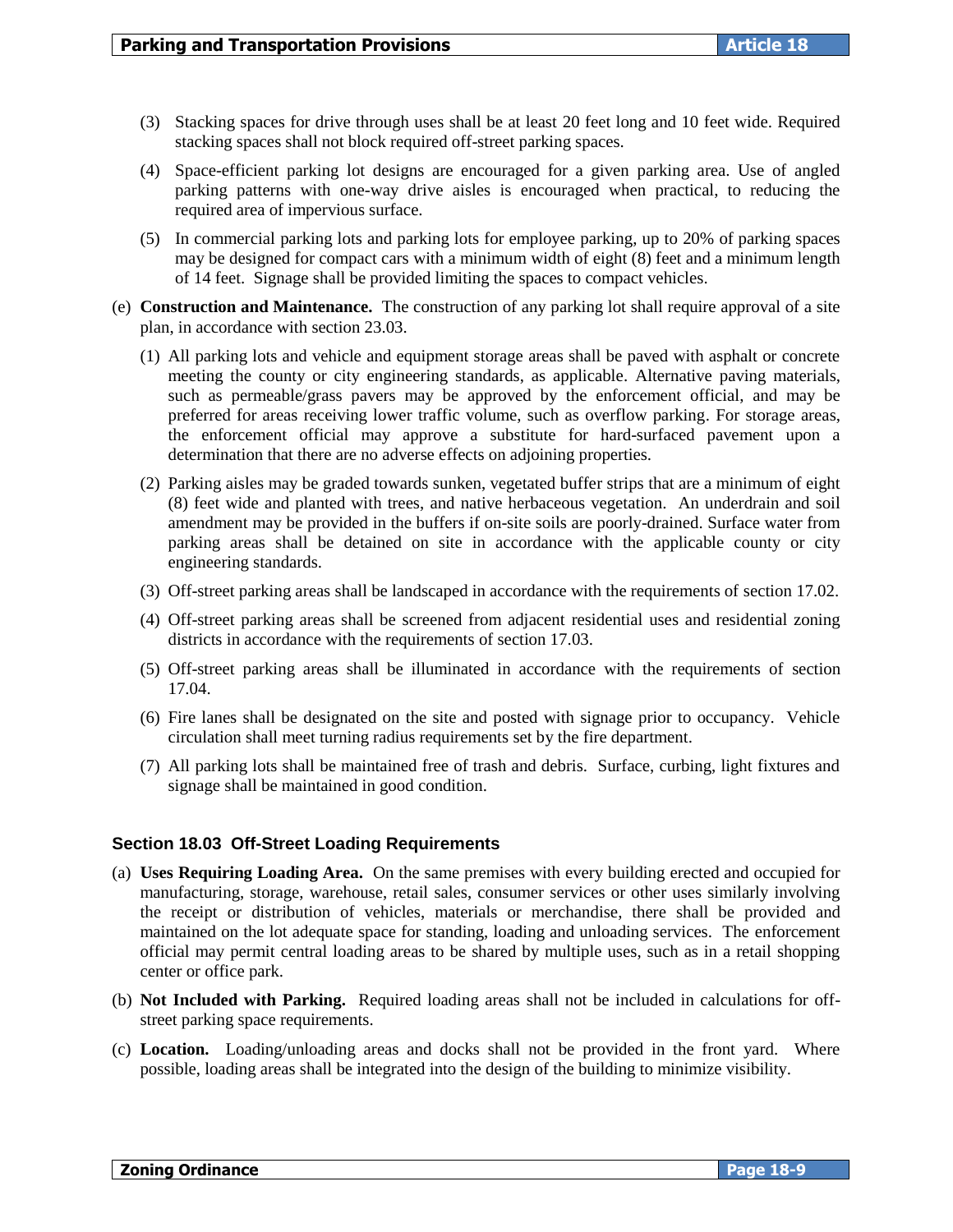- (d) **Orientation of Overhead Doors.** Overhead doors for truck loading areas shall not face a public street or an adjacent residential district. This provision shall not apply to industrial uses located in M2 Districts where the building is setback at least 200 feet from the front lot line and a landscape greenbelt is provided in accordance with the requirements of Section 17.02.
- (e) **Size.** The size of all required loading/unloading spaces shall be at least 10 feet by 50 feet or 500 sq. ft. in area, with a clearance of at least 14 feet in height. The enforcement official may modify this requirement for uses that will involve smaller delivery trucks, such as office buildings.
- (f) **Traffic Flow.** The size of the loading area shall be sufficient to prevent undue interference with adjacent required parking spaces, maneuvering aisles, or traffic flow on public streets.
- (g) **Number.** The minimum number of loading spaces shall be provided in accordance with Table 18.03.

| <b>Off-Street Loading Requirements</b>             |                                                          |  |
|----------------------------------------------------|----------------------------------------------------------|--|
| <b>Gross Floor Area</b>                            | <b>Loading &amp; Unloading Space Required</b>            |  |
| (in square feet)                                   |                                                          |  |
| <b>Commercial, Office &amp; Institutional Uses</b> |                                                          |  |
| Up to 20,000                                       | 1 space                                                  |  |
| $20,001 - 60,000$                                  | 1 space plus 1 space for each additional 20,000 sq. ft   |  |
| $60,001$ & over                                    | 3 spaces plus 1 space for each additional 50,000 sq. ft  |  |
| <b>Industrial Uses</b>                             |                                                          |  |
| Up to 20,000                                       | 1 space                                                  |  |
| $20,001 - 100,000$                                 | 1 space plus 1 space for each additional 20,000 sq. ft   |  |
| $100,001 - 500,000$                                | 5 spaces plus 1 space per additional 40,000 sq. ft in    |  |
|                                                    | excess of 100,000                                        |  |
| 500,001 & over                                     | 15 spaces plus 1 space for each additional 80,000 sq. ft |  |
|                                                    | in excess of 500,000                                     |  |

# **Table 18.03**

- (h) **Exceptions.** For uses that will not require large truck deliveries, the enforcement official may determine that loading may take place in undesignated places in parking lots provided such loading is of a short-term nature.
- (i) **Pavement.** Loading dock approaches shall be constructed of asphalt or concrete with a base sufficient to accommodate expected vehicle weight.
- (j) **Screening.** Loading areas shall be screened from adjacent uses in accordance with the requirements of section 17.03.
- (k) **Lighting.** Illumination of loading areas shall be in accordance with the requirements of section 17.04.
- (l) **Maintenance.** Loading areas shall be maintained free of trash and debris. Surface, curbing, light fixtures and signage shall be maintained in good condition.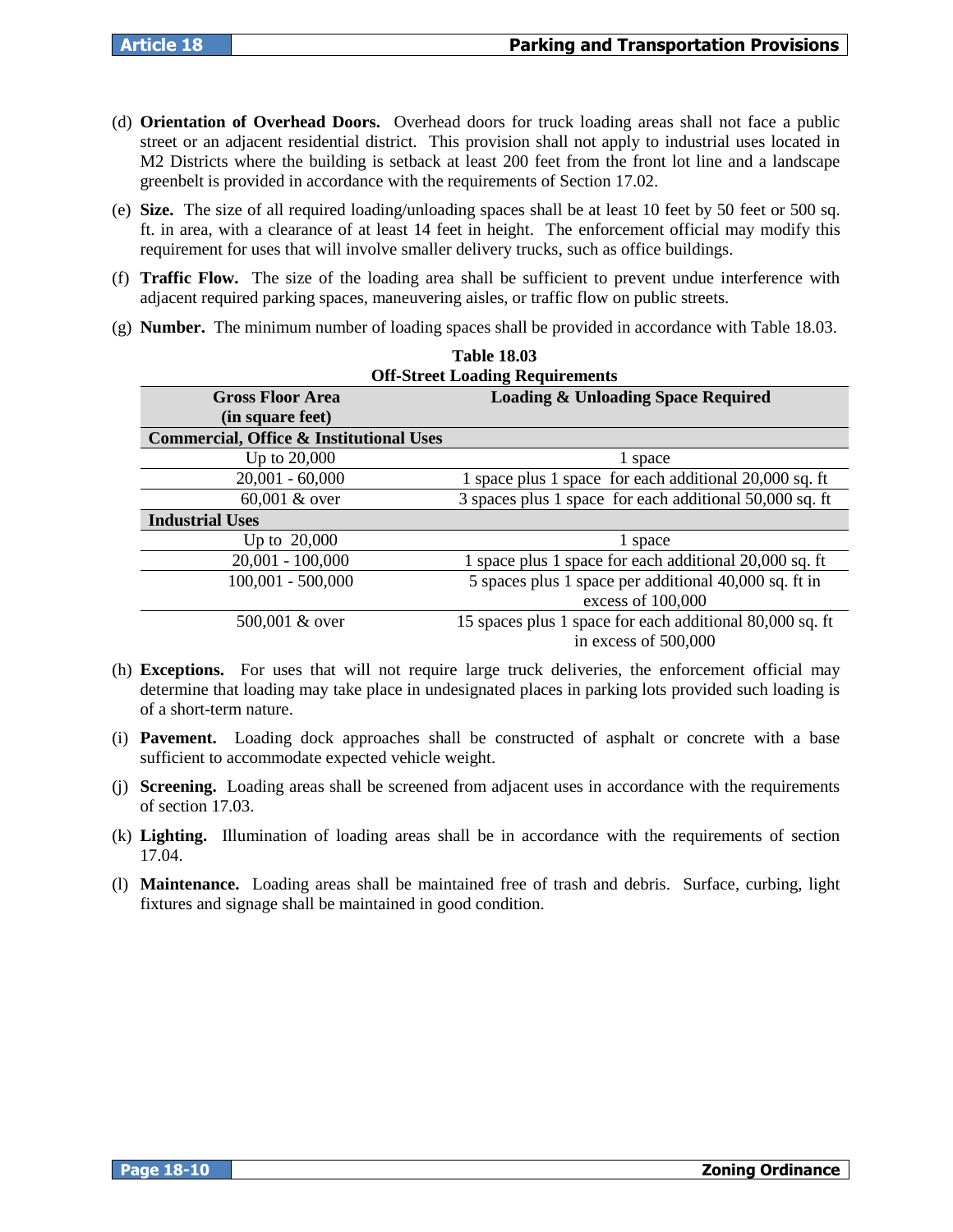# **Section 18.04 Driveway Access Management**

(a) **Purpose.** This section is intended to provide standards for the number and placement of access points (driveways and side street intersections) in order to preserve the capacity of major roadways and reduce the potential for crashes. The standards of this section are intended to promote safe and efficient travel within the county or city and minimize disruptive and potentially hazardous traffic conflicts. Preservation of roadway capacity through access management protects the substantial public investment in the roadway system and helps avoid the need for costly capacity upgrades. Proper driveway location and design will also help maintain a safe and efficient roadway system minimizing the loss of life and property from vehicle crashes.

#### (b) **Driveway Location in General**

- (1) All driveways shall comply with the requirements of this section. Driveways shall also be subject to city engineering, county highway and INDOT access requirements. Where conflict occurs, the more restrictive standards shall apply.
- (2) Driveways shall be located to minimize interference with the free movement of traffic and to provide the most favorable driveway grade.
- (3) Driveways shall be located to meet safe sight distance requirements, as determined by the enforcement official. The driveway spacing requirements of this section may be modified by the enforcement official where necessary to provide safe sight distance.

# (c) **Driveway Spacing Standards**

(1) Minimum spacing requirements between a

proposed driveway and an intersection either adjacent or on the opposite side of the street may be set on a case-by-case basis but in no instance shall be less than the distances listed in table  $18.04(c)(1)$ . The following measurements are from the centerline of the proposed driveway to the near lane edge of the intersecting street or pavement edge for uncurbed sections.

|  | Table $18.04(c)(1)$                                           |  |
|--|---------------------------------------------------------------|--|
|  | <b>Minimum Driveway Spacing from Street Intersections (a)</b> |  |
|  |                                                               |  |

| <b>Location of Driveway</b>        | <b>Minimum Spacing for a</b><br><b>Full Movement Driveway</b> | <b>Minimum Spacing for a</b><br><b>Channelized Driveway</b> |
|------------------------------------|---------------------------------------------------------------|-------------------------------------------------------------|
|                                    |                                                               | <b>Restricting Left Turns</b>                               |
| Along any street intersecting a    | $600$ ft.                                                     | $600$ ft.                                                   |
| limited access highway             |                                                               |                                                             |
| interchange                        |                                                               |                                                             |
| Along major thoroughfares, where   | 250 ft.                                                       | $125$ ft.                                                   |
| intersecting street is a major     |                                                               |                                                             |
| thoroughfare                       |                                                               |                                                             |
| Along major thoroughfares, where   | 200 ft.                                                       | $125$ ft.                                                   |
| intersecting street is not a major |                                                               |                                                             |
| thoroughfare                       |                                                               |                                                             |
| All other streets                  | 75 ft.                                                        | 50 ft.                                                      |
|                                    |                                                               |                                                             |

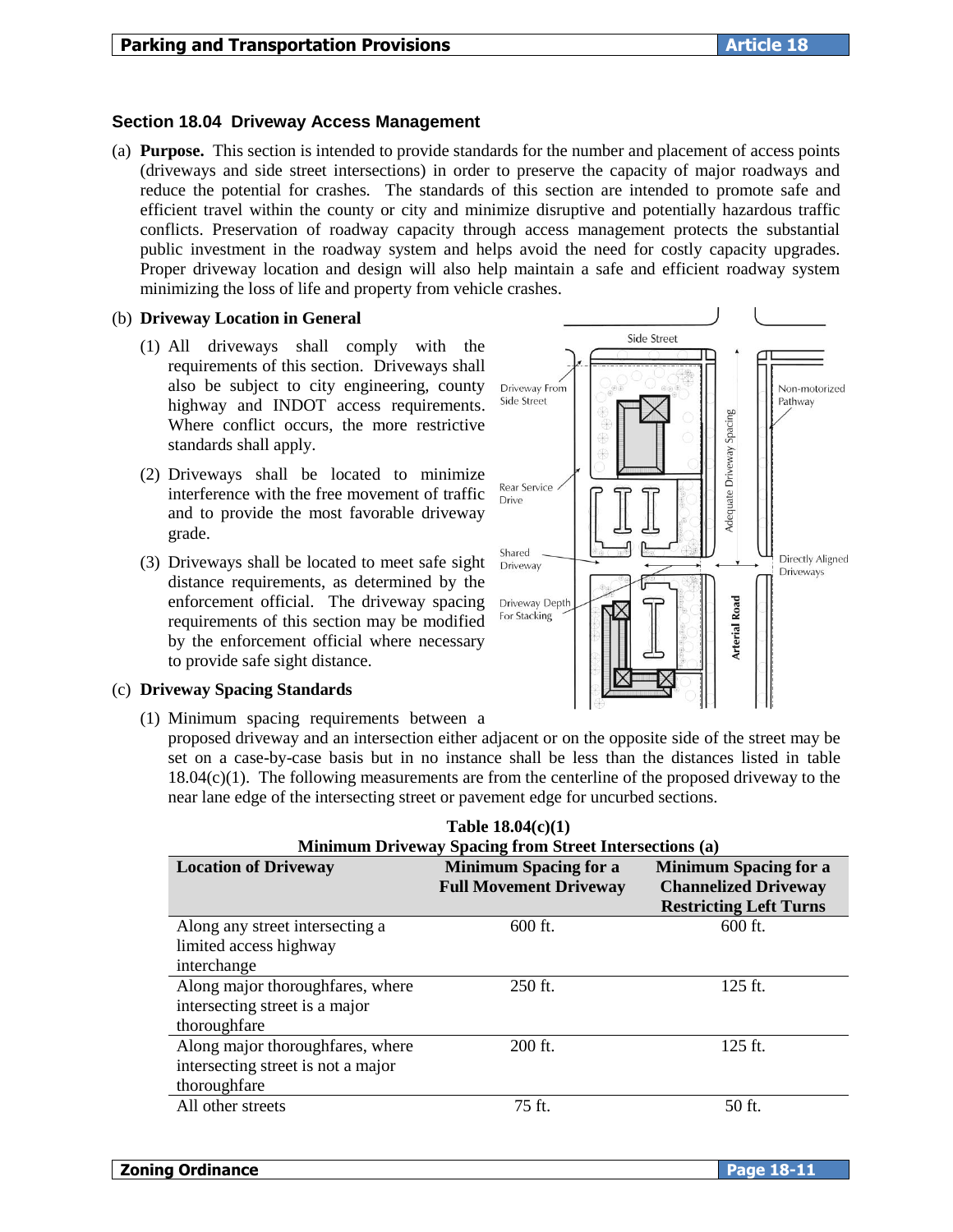- a. For sites with insufficient street frontage to meet the above criterion, the enforcement official may require construction of the driveway on a side street, a shared driveway with an adjacent property, construction of the driveway along the lot line farthest from the intersection, or require a service street.
- (2) Minimum spacing between two (2) driveways shall be determined based upon posted speed limits along the parcel frontage. The minimum spacing indicated in Table  $18.04(c)(2)$  are measured from centerline to centerline on the same side of the street.

| Minimum Driveway Spacing from Another Driveway (a) |                                     |  |
|----------------------------------------------------|-------------------------------------|--|
| <b>Posted Speed Limit (MPH)</b>                    | <b>Minimum Driveway Spacing (b)</b> |  |
| 25                                                 | 130 ft.                             |  |
| 30                                                 | $185$ ft.                           |  |
| 35                                                 | 245 ft.                             |  |
| 40                                                 | 300 ft.                             |  |
| 45                                                 | 350 ft.                             |  |
| 50                                                 | 395 ft.                             |  |
| 55 & Over                                          | 435 ft.                             |  |

| Table $18.04(c)(2)$                                |
|----------------------------------------------------|
| Minimum Driveway Spacing from Another Driveway (a) |

- a. For sites with insufficient street frontage to meet the above criterion, the enforcement official may allow a lesser spacing where the driveway is spaced from other driveways to the maximum extent possible.
- b. For residential lots located on minor residential streets, one (1) driveway shall be permitted per lot. One (1) additional driveway may be where there is sufficient frontage to meet the driveway spacing requirements of Table 18.04(c)(2) above.
- (3) To reduce left-turn conflicts, new driveways shall be aligned with those across the street where possible. If alignment is not possible along major thoroughfares, driveways shall be offset from those on the opposite side of the street as follows:
	- a. If the proposed drive is offset such that vehicles turning left into driveways do not pass prior to reaching the driveways, the minimum spacing shall be 150 feet.
	- b. If the proposed drive is offset such that vehicles turning left into driveways will pass prior to reaching the driveways, the minimum spacing shall be 250 feet.
- (4) In the case of expansion, alteration or redesign of an existing development where it can be demonstrated that pre-existing conditions prohibit adherence to the minimum driveway spacing standards, the enforcement official may modify the driveway spacing requirements. Such modifications shall be the minimum necessary, but in no case shall spacing of two full-access driveways be less than 60 feet, measured centerline to centerline.

# (d) **Number of Driveways**

- (1) The number of driveways serving a property shall be the minimum number necessary to provide reasonable access, including access for emergency vehicles, while preserving traffic operations and safety along the public street.
- (2) One driveway shall be permitted for each lot frontage. A second driveway may be permitted for property that has sufficient frontage to meet the driveway spacing standards of subsection 18.04(c) above from the first driveway on the site and all driveways on adjacent and opposing property.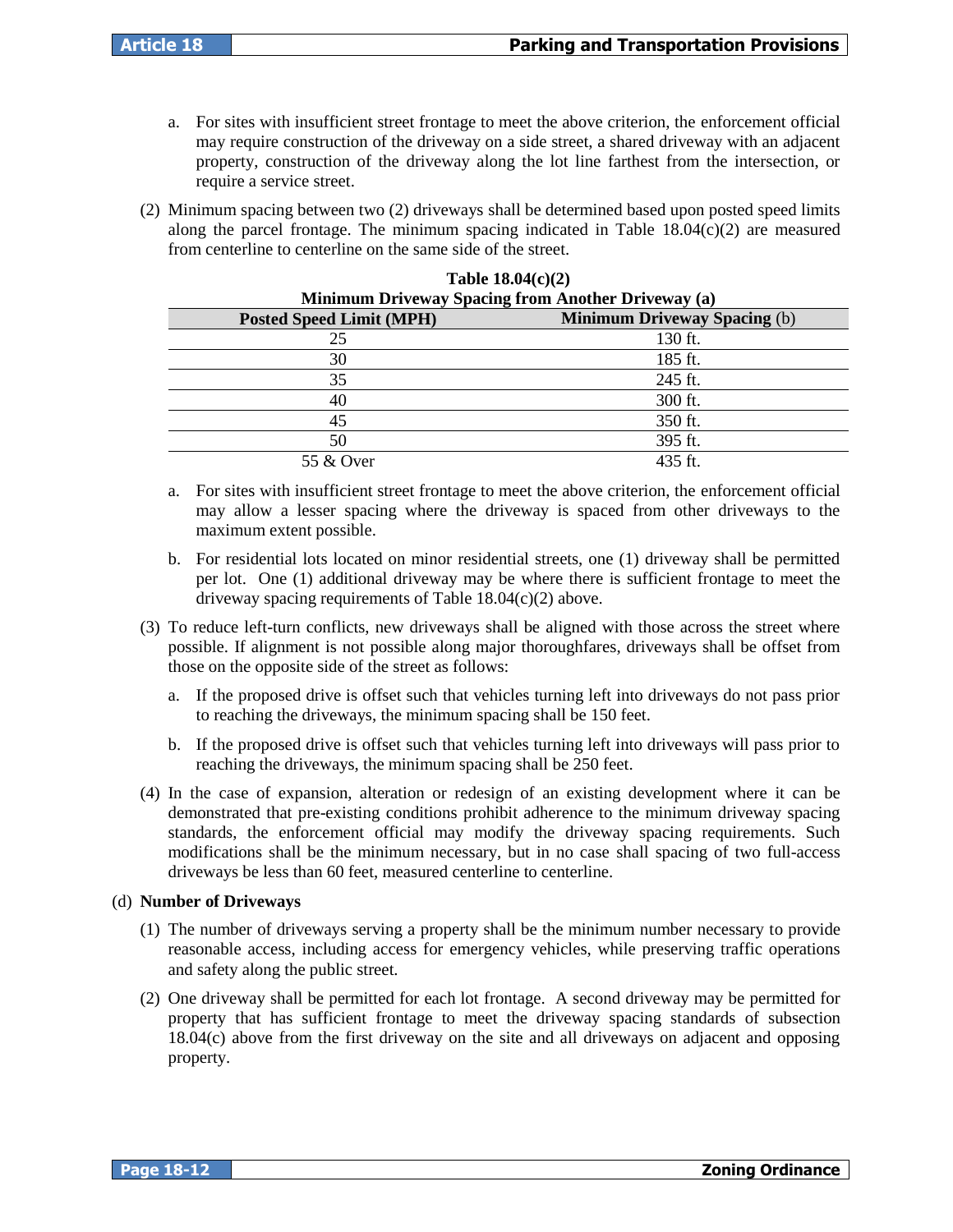#### (e) **Driveway Design**

- (1) All driveways shall be designed according to the standards of the county, city or INDOT, as applicable. Driveways shall have a maximum width of 30 feet, excluding tapers or curb radii. Wider driveways shall be allowed for locations with large volumes of truck traffic.
- (2) For high traffic generators, or for driveways along streets experiencing or expected to experience congestion, the enforcement official may require two (2) egress lanes.
- (3) For a boulevard entrance, a fully curbed island, at least 180 square feet in area, shall separate the ingress and egress lanes. The radii forming the edges on this island shall be designed to accommodate the largest vehicle that will normally use the driveway.

#### (f) **Shared Driveways, Frontage Streets and Service Drives**

- (1) The number of access points may be reduced where the enforcement official determines that there may be a beneficial effect on traffic operations and safety, while preserving the property owner's right to reasonable access. In this case, a shared driveway, frontage street or rear service drive connecting two (2) or more properties or uses may be required. Service streets may be required near existing traffic signals or near locations having potential for future signalization; along major thorougfares with high traffic volumes; and where there are a relatively high number of crashes or there is limited sight distance. Shared access or cross access shall be required between all sites that are in the same or similar zoning district (e.g. between all adjacent commercially zoned properties).
- (2) Shared driveways and service streets shall be within an access easement recorded with La Porte County. A draft of the access easement shall be provided to the county or city, as applicable, for review and approval prior to filing.
- (3) Service Street and Shared Driveway Design Standards
	- a. Location. Service streets shall generally be parallel or perpendicular to the front lot line and may be located either in front of, adjacent to, or behind, principal buildings. The enforcement official shall determine the most appropriate alignment, taking into account setbacks of existing buildings and anticipated traffic flow for the site and the corridor.
	- b. Access Easement. The service street shall be within an access easement permitting traffic circulation between properties. The required width shall remain free and clear of obstructions, unless otherwise approved by the enforcement official.
	- b. Construction and Materials. Service streets shall have a base, pavement and curb with gutter in accordance the applicable county or city standards for public streets, except the width of the service street shall have a minimum pavement width of 24 feet.
	- c. Access to Service Street. The enforcement official shall approve the location of all access points to the service street, based on the driveway spacing standards of this section.
	- d. Temporary Access. The enforcement official may approve temporary access where a continuous service street is not yet available and a performance guarantee is provided to assure elimination of temporary access when the service street is continued.
	- e. Elevation. The site plan shall indicate the proposed elevation of the service street at the lot line. The county or city, as applicable, shall maintain a record of all service street elevations so that their grades can be coordinated.
	- f. Landscaping. The area between a service street and the public street right-of-way shall be planted as a landscaped greenbelt, as specified in Section 18.02.